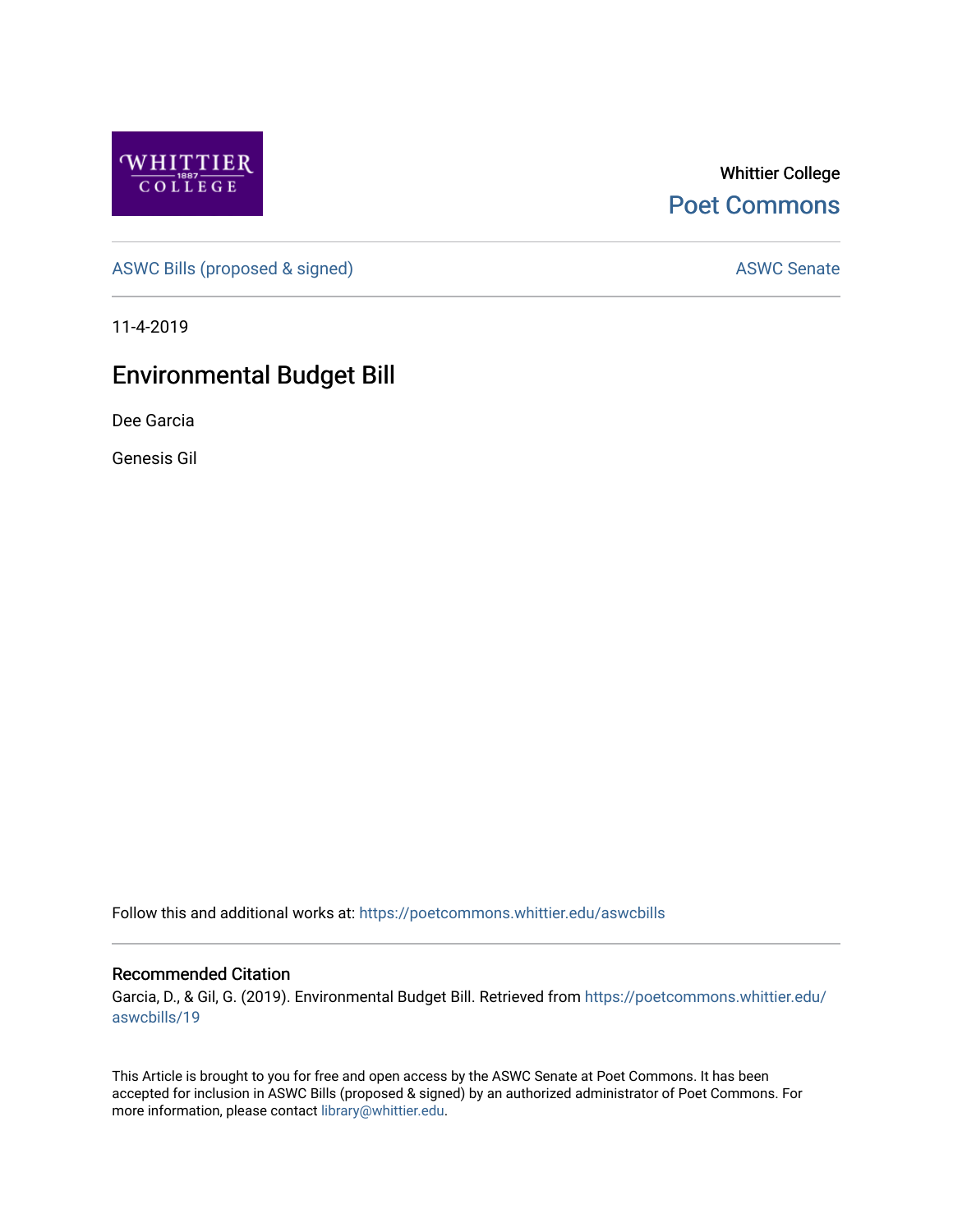

# **Environmental Budget Bill**

Authors: Dee Garcia, Genesis Gil Session: BILL II - 11/04/2019

WHEREAS, Whittier College has been listed as one of the country's most environmentally-responsible colleges in the nation by the Princeton Review,

WHEREAS, Whittier College lacks environmental initiatives to uphold the credibility of this claim,

WHEREAS, environmental initiatives require a consistent budget,

WHEREAS, there is no current budget implemented for environmental projects, or incentives to encourage the community to act sustainably,

WHEREAS, councils of the ASWC Senate receive 1% from the ASWC general account,

WHEREAS, in order for the environmental committee on the ASWC Senate to serve the student body's environmental concerns and implement action, an allocated budget is needed,

LET IT BE RESOLVED, that the environmental committee of the ASWC Senate be allocated an amount equal to the organizations of the smaller constituent bodies, pulled from the general account.

LET IT BE RESOLVED, that this budget is to be used for the following but not limited to:

- Giveaway prizes to incentive sustainable initiatives
- Stipends for students to use public transportation or zero emission transportation
- For the needs of the SuRF garden

LET IT BE RESOLVED, budget expenditures are reviewed and approved by the ASWC Treasurer to ensure transparency,

LET IT BE RESOLVED, that the environmental committee manages and makes decisions on how to spend the budget,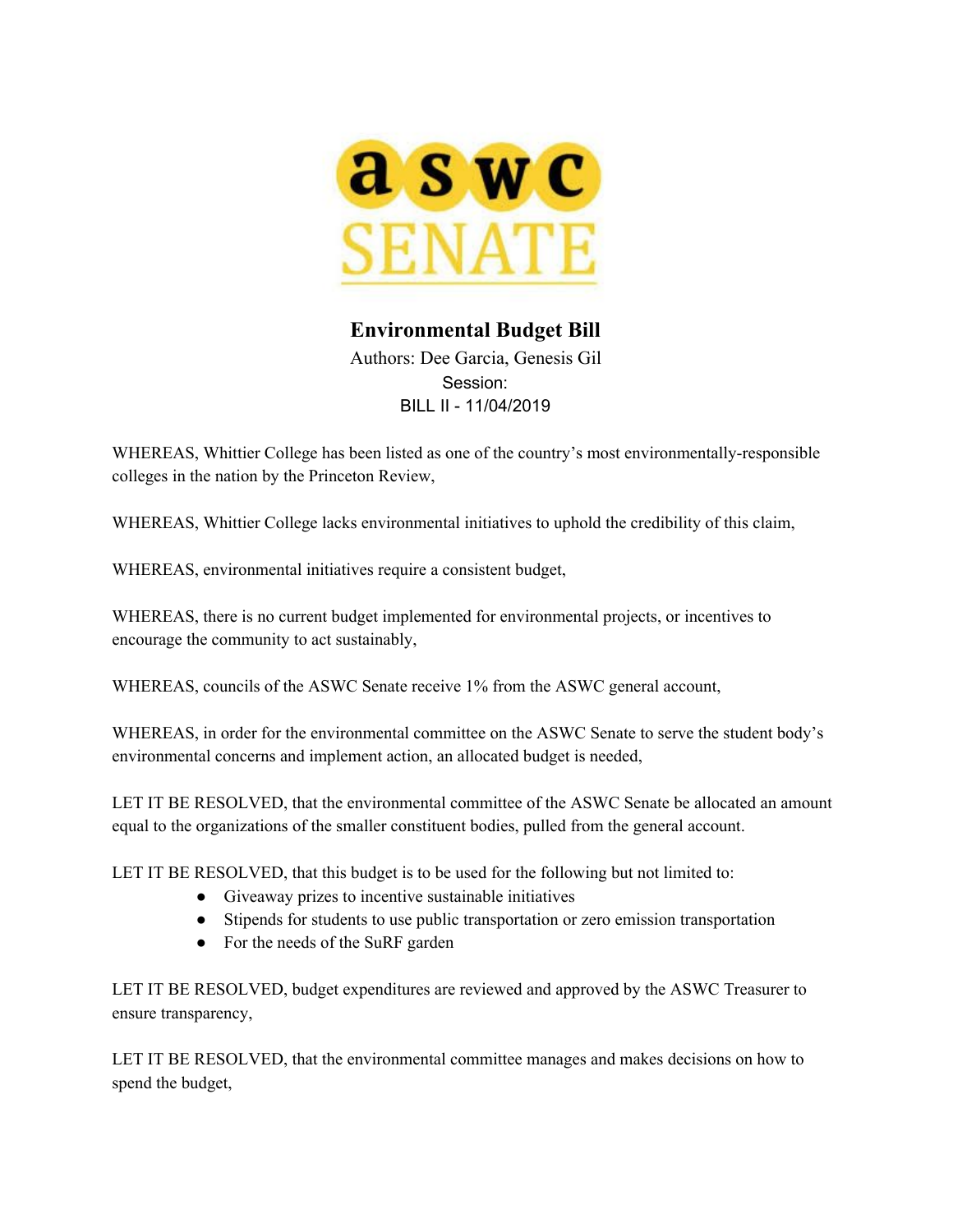LET IT BE RESOLVED, that at the end of the year, remaining money will be rolled back into the ASWC reserve account.

LET IT FINALLY BE RESOLVED, that a copy of this bill be sent to the following: Deanna Merino-Contino, Associate Dean for Campus Life Christine Hernandez, Director for the Office of Student Engagement Members of the ASWC